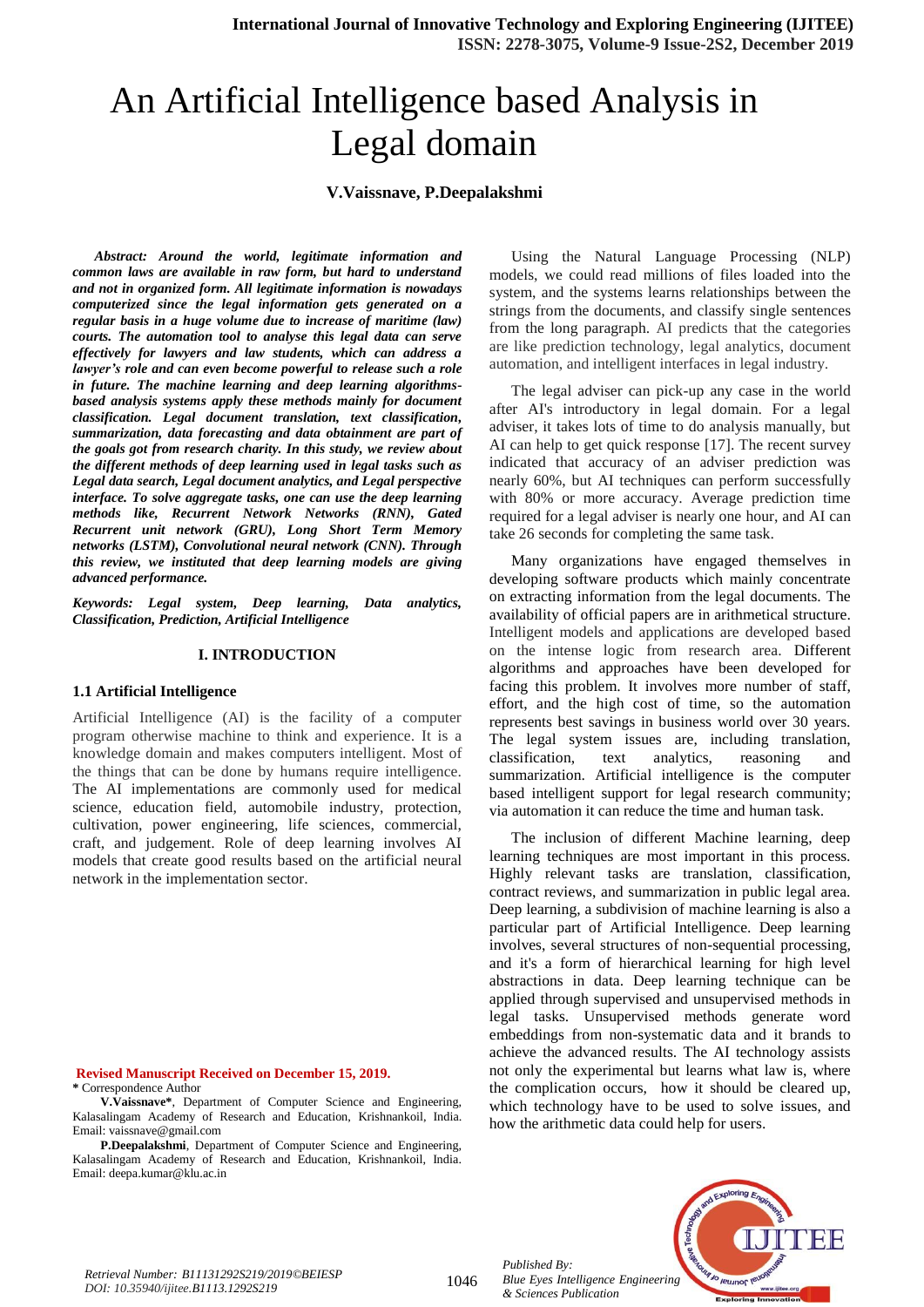#### **An Artificial Intelligence based Analysis in Legal domain**

Artificial Intelligence involves more data and work speed for human lawyers, and it shows that cooperation of human and AI. Efficient technologies with portable designs are provided for different experimental environments. Recent works of the legal domain includes applying a variety of common machine learning techniques and suggesting future event regulation.



**Fig. 1. Legal Domain categories**

#### **II. BACKGROUND**

Here, we present a brief discussion about various legal task applications that have been implemented by deep learning algorithms, to the legal domain which can be divided into 3 categories; 1. Legal information search, 2. Legal document analytics, 3. Legal perspective interfaces as shown in Fig.1. The first list defines developed systems used to retrieve and classify the applicable document. The second list defines the Natural Language Processing (NLP) analysis such as legal text translation, classification, case prediction, text extraction from document, and summarization. The third one assists the tasks like conversational systems and judgement prediction systems.

## **III. LITERATURE REVIEW**

Hereby, we represent the survey of deep learning techniques for legal framework published in, Journal of Machine learning, Journal of AI in Law, International Conference on AI Applications and Innovations, Conference on knowledge discovery and data mining, IEEE International Conference on Big Data. We searched the integration of keywords from legal system, document classification, legal data, neural networks, deep learning, and AI. Our review related papers are mainly published from 2017 to 2019, and we found a total of 50 papers.

After going through all the papers, here we limited our survey to 15 papers for this legal data survey.

#### *A. Legal search data*

Sugathadesa. K. et al. [1] described a legal document retrieval using document embeddings and deep learning. Here, the authors developed three major models, that is vector space representations of legal system by using Node2Vec algorithm for first model, sentence similarity for second model, and vector space for the third model. The three models have been implemented using Neural networks. The authors concluded that the group models showed higher accuracy level, and the approach could be used for developing retrieval data in other field of legal domain. But the traditional data search systems do not match the related string, like synonyms and related any other terms, just extract exact information of string. Landthaler et al. [2] described the data retrieval for legal system that searched not only exact information of single document or document collections, but retrieved some related patterns for search query.

The word embeddings are developed using

*Published By:*

*& Sciences Publication* 



1047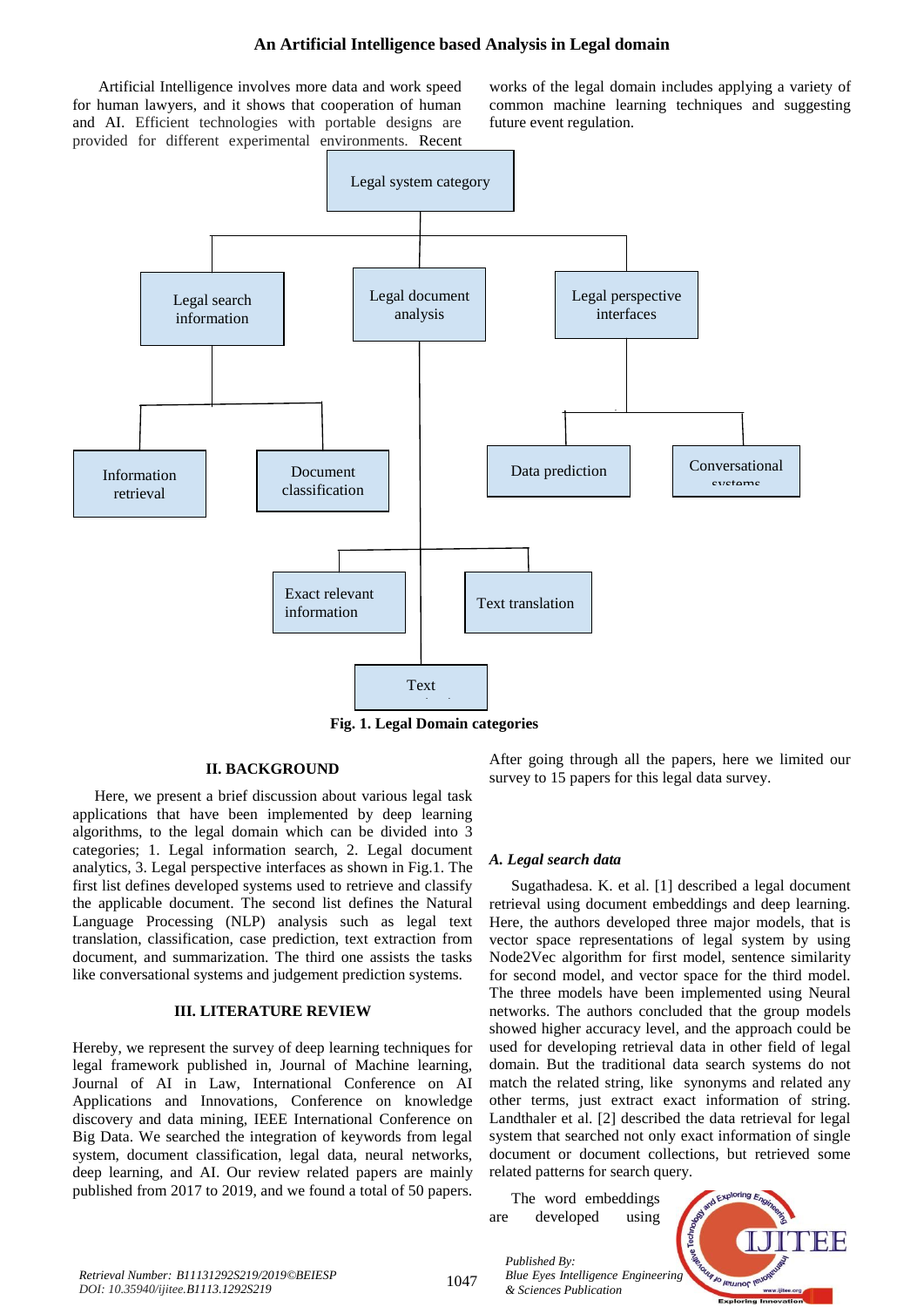word2vec algorithm and they suggested for future work with other natural language pre-processing steps in word embedding, like stemming, stop word removal, part of tagging to achieve high performance and reliability. Undavia et al. [3] developed legal document classification via automation. Here they compared the machine learning algorithms with Neural Network algorithms, RNN and CNN.

Finally they concluded that word2vec and CNN algorithms are better algorithms giving best accuracy, nearly 72%. The popular machine learning algorithms used for text classification in legal domain are, logistic regression (LR), and support vector Machines(SVM). The authors, Wei et al. [4] reported the comparison of deep learning methods and SVM algorithm for four data sets, among which CNN is stated as a powerful tool which can produce better results for large volume of data sets. Silva et al. [5] classified the Brazilian court system documents from the PDF datasets and conveyed all challenges during the classification process. Here, the authors used simple CNN method and obtained an accuracy of 90% on this original datasets.

Kaiz Merchant et al [20] proposed automated text summarization system that can extract the necessary information from very long documents for civil and criminal cases using the NLP technique, semantic analysis. LSA is an automated unsupervised skill that can examine the document silent relationship among words and sentences. LSA reduces the similarity of words, and reduced noise. They performed two approaches. First one is with a single document untrained for civil cases, and second, a multi-doc trained for criminal cases. Drawback of the paper is that it was not effective because their model root on only similar words, not for whole conception, & breaks the final flow. Dipankar Chakrabarti et al [18] developed Risk-o-matter framework to find the risk in legal domain. The framework helped to decide whether the paragraph would be affected by risk or not. This framework takes out the fallible passages and they achieved 91% accuracy for risk classification.Guangyi Xiao et al [22] Purpose of the paper described classification of chinse legal question using CNN. The major task was coarse grained classification and the side task was fine grained classification. The authors developed ranking classification in which coarse gram classification output precedes the fine grained classification input. CNN model achieved good accuracy results in Chinese legal question. Afnan Iftikhar et al. [21] developed the automation system for extracting the relevant information to be used by Named Entity Recognition (NER). Authors described 9 entities including person name, date, ref num, FIR no., case no., etc. They developed three supervised algorithms (1) CRF, (2) MaxEnt, (3) TNT. CRF algorithm performance is found better than the other two algorithms. Octavia-Maria S, et al [24] developed SVM classifiers to find the high accuracy in document classification for legal professionals using the French Supreme court and legal area. The optimum results are forecast law area (98%), forecast court decision (96%) and forecast time for case decision (87.5%)[24].

#### *B. Legal document analytics*

Elnaggar, A., et al. [6] proposed multi task learning approach to be used by the Multimodal algorithm. The algorithm was developed as a single deep learning model, for multi tasks in legal domain. The authors additionally suggested that this is an effective way to solve the data scarcity issues in the legal system. Wang. Y. [7] developed another implementation, a novel model namely Word2sent, which can find similarity between the legal sentences through unsupervised machine learning. The advantage here is achieving a more in depth approach between the sentences.



**Fig2. Deep learning techniques for data classification**

Li.S et al. [8] appraised the rationality of judicial decision to analyse the judgement logic depending on judgement results. A novel LSTM tool is used to confirm the reality of the case judgements. Son, N.T et al. [9] described that, there are four models based on RNN approach, that includes LSTM, Bidirectional LSTM, and the combination of LSTM-CRF, BI-LSTM-CRF. The NN mechanism resolves the task of recognising logical part of the legal documents or text. This mechanism achieved the best and most modern performance. Chalkidis et al. [10] described contract element extraction system that every organization having law form for contract, based on year payment and contain some terms and conditions to handle the legal problems. In case, the rule is changed, the contract would be expired. So here, the author developed Bi-LSTM model on token embedding, word, POS. For getting further improvement in results, they suggested adding additional LSTM on top of Bi-LSTM or adding CRF layer on the top of LSTM. Neill et al. [11] described some of the empirical techniques and extraction methods for single and multi-document summarization. Authors collected the legal documents that contain acts, directives, and regulations from the UK courts. Automatic text summarization consists of 2 steps : 1. Train the legal word embeddings using word2vec technique. 2. Select the CNN classifiers for document summarization. In this paper, authors improved the document summarization using CNN technique by focusing on text representation, sentence ranking, and sentence extraction for document summarization

#### *C. Legal perspective interface*

The author John et al.[13] developed a legal boat system using seq2seq conversational model. The machine responded to user questions and for retrieval method, the authors proposed a "productive model".

The model makes use of generating exact answer

*Published By:*

*& Sciences Publication* 



1048 *Retrieval Number: B11131292S219/2019©BEIESP DOI: 10.35940/ijitee.B1113.1292S219*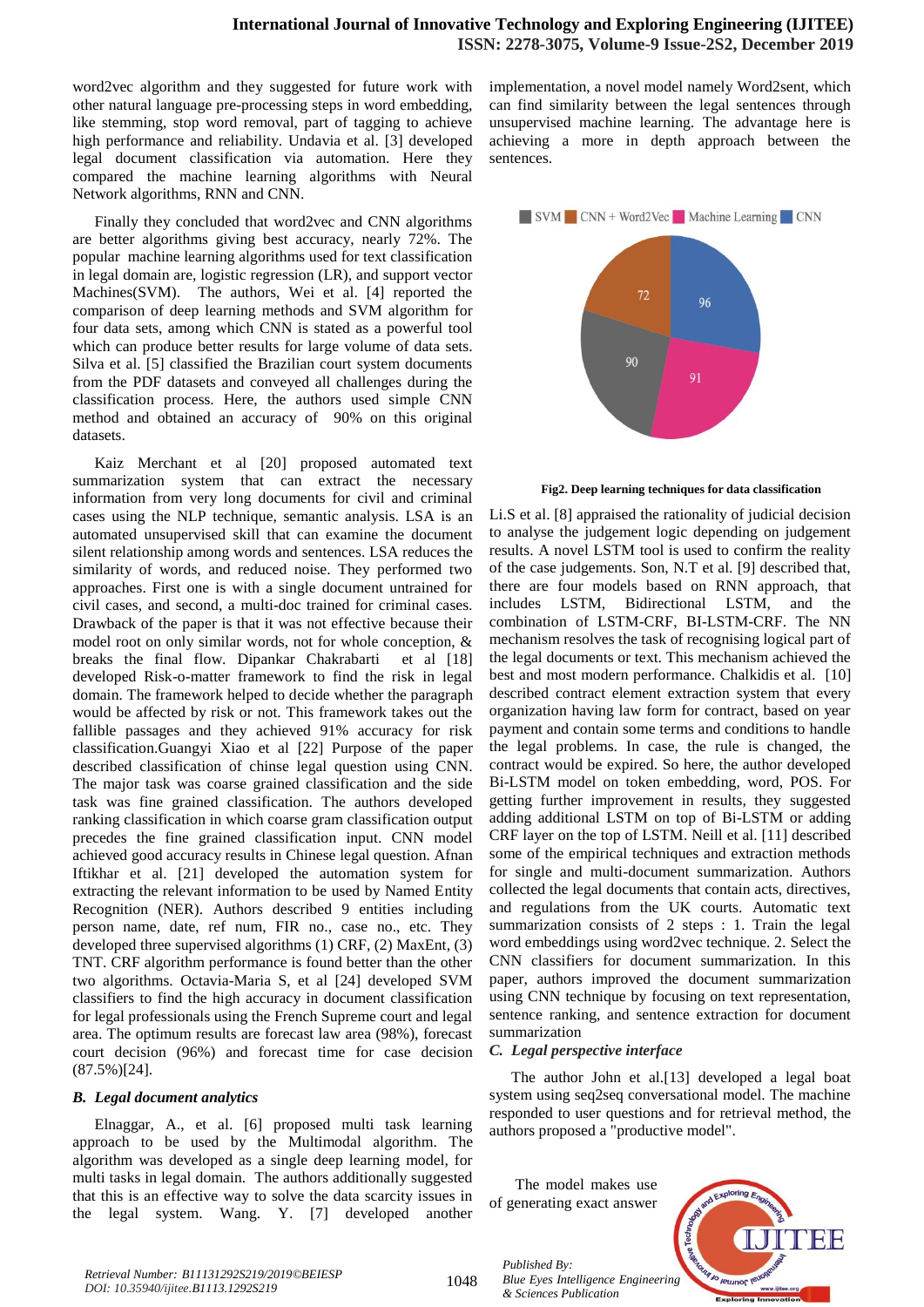# **An Artificial Intelligence based Analysis in Legal domain**

of specific queries and the model was trained, the data come behind ques-ans pattern by using our dataset on legal issues. The authors concluded that the performance could be improved by more dataset deliver to the model.. P.K., Nguyen et al.[14] developed two concepts, information retrieval, ques-ans.

Lawyers can ask any kind of questions, which will be searched in the related documents by applying Ranking SVM and CNN algorithms. Hashianov et al,[16], QA system present legally reliable, found on NLP and IR.QA system educate the large documents of ques-ans pairs nearly 200k QA pairs. Lawyers learn answers for their questions using legal search engine that the name was Westlaw. The logical architecture contained 4 components 1. Question analysis, 2. Query generation, 3.Ans analysis, 4.ques-ans pair score. GayleMcElvain et al.[19] developed bag of days in earlier days, but it offered low accuracy. So, here they implemented Bi-GRU based decision system. Developing RNN is used to find the original face of the criminal case, and traditional mechanisms were used to compare them against the legal distribution. Finally output model shows if the person is accused or not. Dipankar Chakrabarti, [18] implemented predicted possible decision and gave necessary information about law cases.The expert system "Robert Lawyer" provide advanced technology for legal users in which CNN algorithm is in answering to complex search questions fed by the lawyers.

| <b>Deep</b>                        | Sub category                                                 | <b>Algorithm and Methods</b>                                     | <b>Dataset</b>                                                      | <b>Results</b>                                                                                                                |
|------------------------------------|--------------------------------------------------------------|------------------------------------------------------------------|---------------------------------------------------------------------|-------------------------------------------------------------------------------------------------------------------------------|
| <b>Learning</b><br>categories      |                                                              |                                                                  |                                                                     |                                                                                                                               |
| Legal<br>search data               | Document retrieval                                           | Node2Vec algorithm with Neural<br>network. [1]                   | Got from the findlaw website<br>2500 law cases                      | $_{\rm NA}$                                                                                                                   |
|                                    |                                                              | Word embeddings. [2]                                             | EU-Data production Directive,<br>German rental contracts            | NA                                                                                                                            |
|                                    | Document<br>classification                                   | CRF, MAXEnt, TNT[20]                                             | Lahore high court dataset                                           | TNT was outperformed the<br>other 2 algorithm.                                                                                |
|                                    |                                                              | Recurrent neural network and<br>Convolutional neural network[3]  | University School of Law<br><b>Supreme Court Database</b><br>(SCDB) | CNN with Word2Vec=72%                                                                                                         |
|                                    |                                                              | Convolution neural network[4]                                    | Real datasets four                                                  | CNN out performed SVM                                                                                                         |
|                                    |                                                              | Word embedding with Neural<br>network.[5]                        | Brazilian court dataset                                             | 90%                                                                                                                           |
|                                    |                                                              | Supervised learning algorithm (Risk-<br>o-matter) framework.[18] | Largest dataset                                                     | 91% accuracy.                                                                                                                 |
|                                    |                                                              | <b>CNN[21]</b>                                                   | Chinese legal dataset                                               | CNN model got good accuracy.                                                                                                  |
|                                    |                                                              | $\overline{\text{SVM}}[24]$                                      | French Supreme court                                                | average 96% accuracy.                                                                                                         |
|                                    |                                                              | Active learning algorithm(Top ranked<br>& uncertain).[22]        | 1 lac to 5 lac documents                                            | Top ranked 75%, uncertain<br>90% optimum performance.                                                                         |
| Legal<br>document<br>analytics     | Text translation,<br>Summarization and<br>classification.[6] | Multi task deep learning algorithm[6]                            | German legal corpora                                                | Multi task deep learning better<br>than modern algorithms                                                                     |
|                                    | Automated text<br>summarization.                             | <b>NLP</b><br>technique(latent<br>semantic<br>analysis[19]       | civil & criminal cases                                              | LSA achieves 0.58 score.                                                                                                      |
|                                    | Extract relevant data                                        | Word2sent algorithm. [7]                                         | Lawsents (github)                                                   | Word Embedding results were<br>better.                                                                                        |
|                                    |                                                              | LSTM Tool. [8]                                                   | 24,000 case judgements from<br>china online judgements              | Artificial validation results<br>good                                                                                         |
|                                    |                                                              | LSTM, BI-LSTM, LSTM-CRF,<br>BILSTM-CRF. [9]                      | Vietnam legal dataset.                                              | Good enough results.                                                                                                          |
|                                    |                                                              | BI-LSTM model. [10]                                              | 3500 English contracts                                              | By adding LSTM or CRF for<br>improving results.                                                                               |
|                                    |                                                              | ANN and Non-ANN models, with<br>handle semantic modal.[11]       |                                                                     | Results were improved by<br>LSTM model.                                                                                       |
| Legalperspe<br>ctive<br>interfaces | Conversational agent                                         | Seq2Seq deep learning "productive<br>model" [12]                 | Dataset build from ques-ans on<br>some legal issues                 | Author suggested by<br>performance could be improved<br>by more dataset deliver to the<br>model                               |
|                                    |                                                              | Convolutional Neural Network with<br>Ranking SVM [13]            | Legal dataset from Japon court.                                     | Structured relationship between<br>sentences and references<br>between articles can be<br>explored to improve upon<br>results |
|                                    |                                                              | Westlaw search engine[19]                                        | 200k ques-ans pair.                                                 | NLP, structured semantic<br>searches give better answers.                                                                     |
|                                    | Judgment prediction<br>system                                | Traditional deep learning and Bi-<br>directional GRU. [14]       | Thai Supreme court criminal<br>cases.                               | For better results Naïve Bayes<br>and SVM                                                                                     |
|                                    |                                                              | SVM, CNN algorithm. [16]                                         | Russia legal cases.                                                 | AI advanced technology<br>provide good results                                                                                |

**Table 1. CATEGORIES OF LEGAL TASK, METHODS, DATASET & RESULT**



*Published By:*

*& Sciences Publication*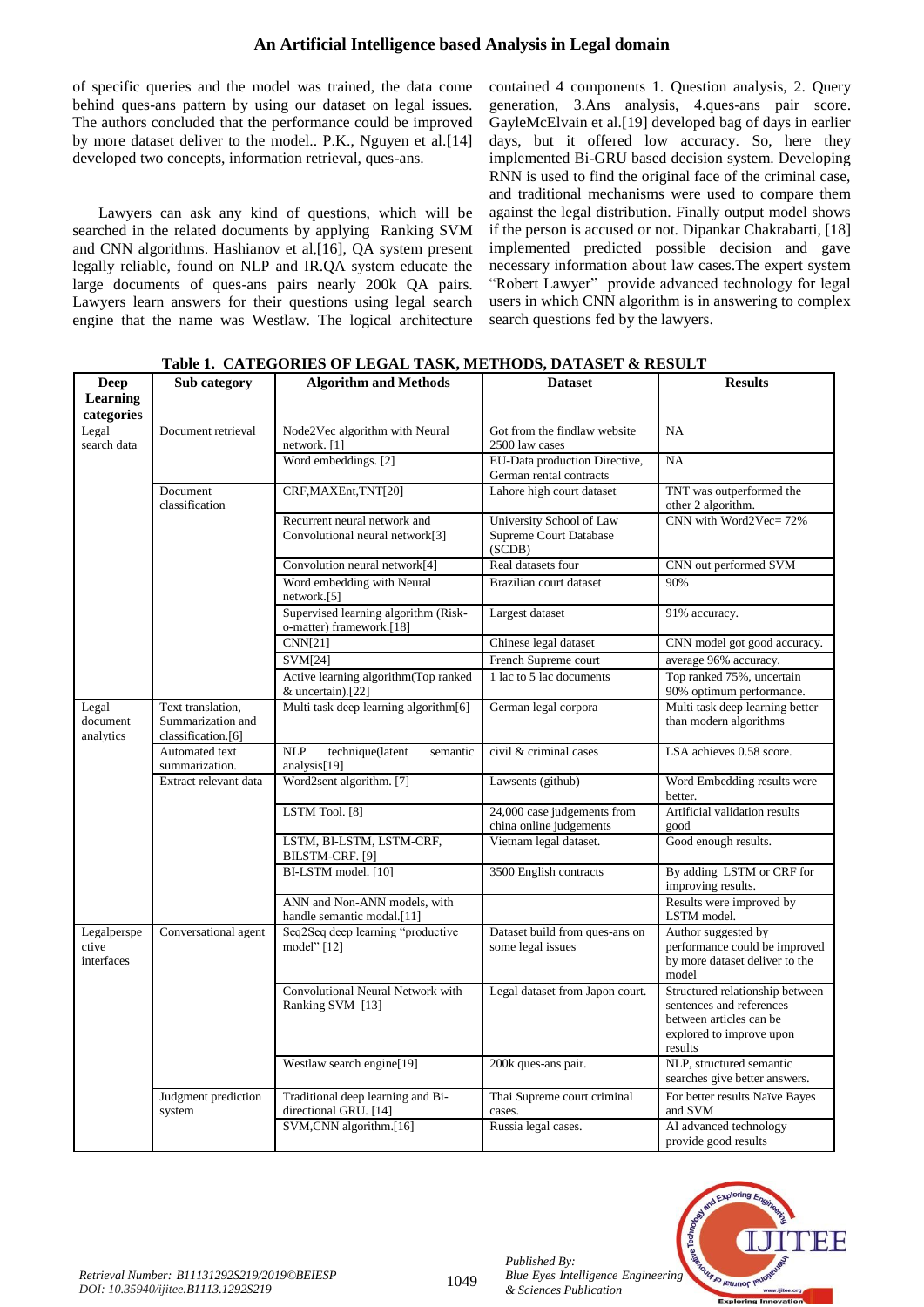# **International Journal of Innovative Technology and Exploring Engineering (IJITEE) ISSN: 2278-3075, Volume-9 Issue-2S2, December 2019**

|  | P technique <sup>[25]</sup><br>-NL+ | Singapore supreme court. | Recent NLP got higher<br>accuracy |
|--|-------------------------------------|--------------------------|-----------------------------------|
|  | SCALE methodology.[23]              | million sentences        | Reduce the manual effort.         |

Rishi Chhatwal et.al [12] developed Active learning, used to applied in the legal domain. The paper stated that active learning is superior methodology as well as a successful method in legal industry. Here they used three approaches namely (1)top ranked (2)uncertain (3)random sampling. Top ranked approach got excellent discharge at 75 and 90% recalls. When comparing top ranked with uncertain approach, uncertain approach got 90% cells. Random sampling was powerful method, when compared with top ranked. K.Brantinget al [23] described that legal decision support for magistrate are more compatible and systematic. Here they developed attention network for forecast, attention weight which can be used to highspot the important text. In this approach, they couldn't get accurate results so they implemented Semi supervised Case Annotation for Legal Explanations (SCALE). K.Jerrold et.al [25] described that comparative study about the machine learning techniques in legal domain for Singapore supreme legal court cases. They classified the legal documents and compared NLP methods with conventional methods for lengthy documents and could prove that recent NLP techniques can offer more accuracy in legal area.

## **IV. MAJOR FINDINGS AND SUGGESTIONS**

Our objective in writing this article is to decide the best practice for applying automated document classification to legal texts with the aim of easy judge knowledge in their classification of law court records. We discussed different methods and tools for legal classification and summarization. The legal document classification has some particular issues like document structure, different aspects and assessments for the task. Even Though the legal summarization results are more competitive and comparable. In similar cases the multi document classification provide overall brief view of particular court cases for lawyers. In the multitasking, the experiments lead to two models, multimodal light version and base version. These models can be performed by different input values. In the first model, they used low input data and in the second model, they used bit high input data and finally find the percentage of score. This method can overcome the data security problem in legal system. However, the procedure need to test it on other tasks, datasets, languages and training combinations. The provided datasets could be used to test the approach on the remaining languages.

Robot Lawyer system, aims to help participants of the legal process, Russian Court judgement in criminal law cases. The system applies advanced technologies in the field of artificial intelligence to process and search information necessary for users.

#### **V. CONCLUSION**

The purpose of applying AI techniques and deep learning methods is to increase the overall performance of legal systems. The deep learning methods are in various tasks such as, legal data search, information retrieval, document classification, text translation, extract the relevant data, and conversational agents. From this review, we derived following outcomes. Legal data search, retrieval information applications are implemented by building domain specific (word2vec) word embeddings, and the document classification methods were majorly enhanced using convolutional neural networks. To work on perspective legal

systems, implementing productive models from deep learning has provided the best results. Legal document analytics, relevant data extraction, data translation and summarization are performed mostly by recurrent neural network models and LSTM tools. Various countries developed legal datasets using deep learning intelligence and improved legal domain. Finally we conclude by saying that the implementation of Artificial Intelligence in legal framework has increasing rate in last 3 years and AI improves quality of documents, saves time, cost, assists other issues quickly and efficiently.

## **REFERENCES**

- [1]. Sugathadasa, K.,etal.:"Legal document retrieval using document vector embeddings and deep learning".<br>In:Arai.K.Kapoor.S..Bhatia.R.(eds)SAI 2018.AISC. In:Arai,K.Kapoor,S.,Bhatia,R.(eds)SAI vol.857,pp.160-175. Springer, Cham(2019).
- Landthaler. J., Waltl,B.,Holl.P.,Mathes,F.":Extending full text search for legal document collections using word embeddings".In:JURIX, pp.73-829(2016)
- [3]. Undovia, S., Meyers, A., J.E: "A Comparative study of classifying legal documents with neural networks". In:Federated Conference on Computer Science and Information Systems. (FedCSIS),pp. 515-522.IEEE,Poland (2018).
- [4]. Wei,F.,Qin,H.":Empirical study of deep learning for text classification in legal document review". In: IEEE International Conference On Big Data(Big Data), pp.3317-3320. IEEE,USA(2018).
- [5]. Da Silva, N.C.:Document type classification for Brazil's supreme court using a Convolutional Neural Network. In: The Tenth Conference on Forensic Computer Science and Cyber Law-ICoFCS, pp. 7-11.Brazil(2018).
- [6]. Elnaggar, A., Gebendorfer,C.,Glaser,I., Matthes, F.: "Multi-task classification. Multi-task deep learning for legal document translation, summarization", andarXiv preprint arXiv:1810.07513(2018).
- [7]. Wang, Y.: "An unsupervised approach to relatedness analysis of legal language". Master's thesis, University of Waterloo(2018).
- [8]. Li, S.,Zhang, H., Ye,L.,Geo,X.,Fang,B.:"Evaluating the rationality of judicial decision with LSTM-based case modeling" In.: IEEE Third International Conference On Data Science in Cyberspace(DSC),pp.392-397,IEEE, China (2018).
- [9]. Son, N.T., Nguyen, L.M., Quoe, H.B., Shumazu, A.:" Recognizing logical parts in legal texts using neural architectures". In: Eighth International Conference on knowledge and Systems Engineering (KSE), pp. 252-257. IEEE, Vietnam (2016)
- [10]. Chalkidis, I., Androutsopoulos, I: "A deep learning approach to contract element extraction". In: JURIX, pp. 155-164 (2017)
- [11]. Neil, J.O., Buitelaar, P., Robin, C., Brien, L.O.: "Classifying sentential modality in legal language: a use case in financial regulations acts and directives". In: Proceedings of the 16th Edition of the International Conference on Artificial Intelligence and Law, pp.159–168. ACM, USA (2017).
- [12]. Rishi chhatwal ESQ legal AT & T services Inc. "Empirical evaluation of Active learning strategies in legal document review" 2017 IEEE International conference on Big Data.(BIGDATA).
- [13]. John, A.K., Di Caro, L., Robaldo, L., Boella, G.: "Legalbot: a deep learning-based conversational agent in the legal domain". In: Frasincar, F., Ittoo, A., Nguyen, L.M., Métais, E. (eds.) NLDB 2017. LNCS, vol. 10260, pp. 267–273. Springer, Cham (2017). [https://doi.](https://doi/)org/10.1007/978-3-319-59569-6\_32 18.
- [14]. Do, P.K., Nguyen, H.T., Tran, C.X., Nguyen, M.T., Nguyen, M.L.: Legal question answering using ranking SVM and deep convolutional neural network. arXiv preprint arXiv: 1703.05320 (2017).

*Published By: Blue Eyes Intelligence Engineering & Sciences Publication* 



1050 *Retrieval Number: B11131292S219/2019©BEIESP DOI: 10.35940/ijitee.B1113.1292S219*